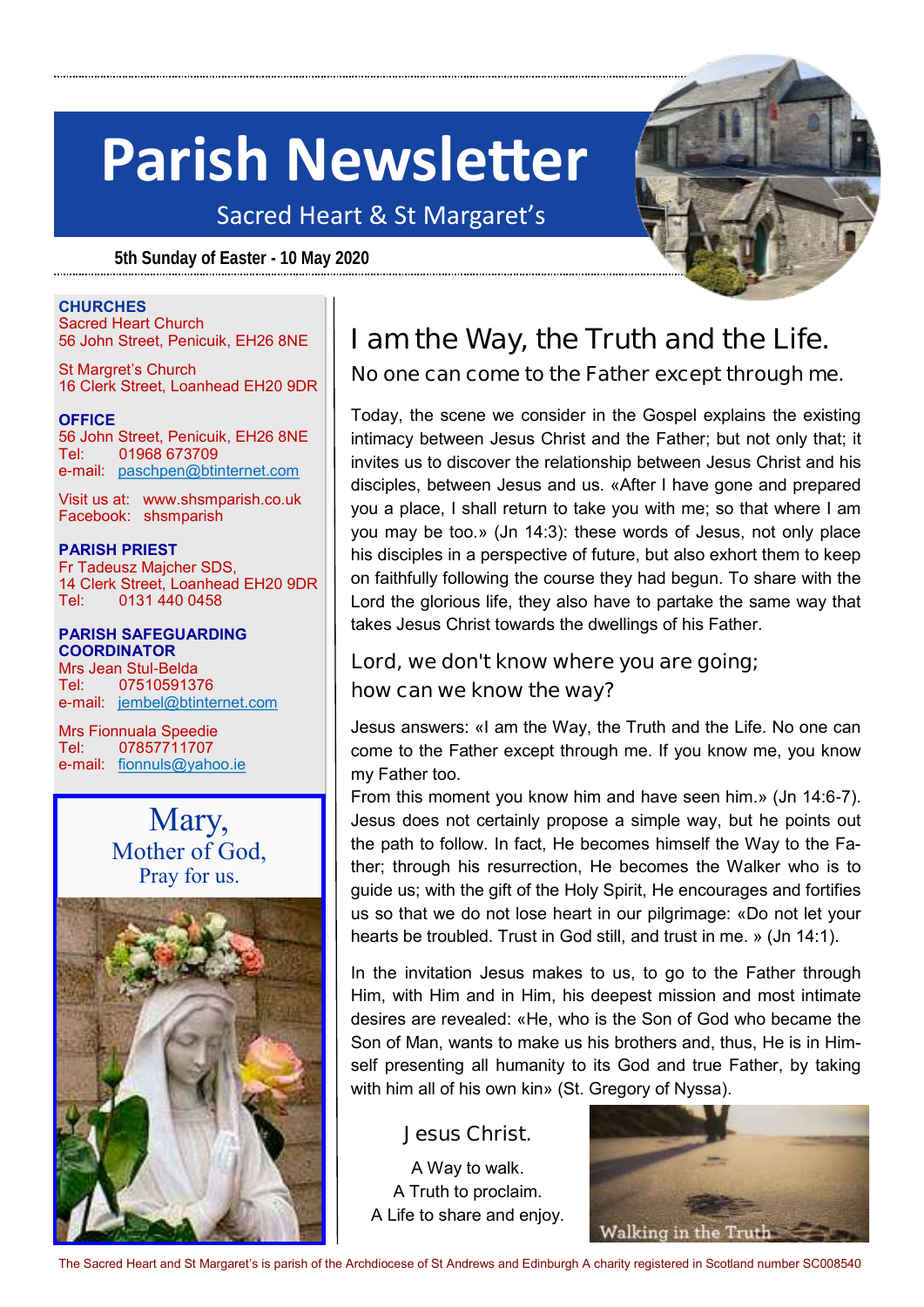#### **Keeping the Sabbath Holy**

Although we are unable to attend Mass, the Fourth Commandment still requires us to 'keep the Sabbath Holy'. During these restrictions you should decide on particular things that you will do each Sunday to mark the Lord's Day. While I'm saying Mass privately at 10.00am a lot of parishioners are meeting on 'Zoom' to say the Rosary and I encourage you to do it. You should also consider prayerfully reading through the readings of the day and making a spiritual communion.

#### **Act of Spiritual Communion**

"My Jesus, I believe that You are present in the Most Holy Sacrament of the altar. I love You above all things, and I desire to receive You into my soul. Since I cannot at this moment receive You sacramentally, come at least spiritually into my heart … I embrace You as if You were already there and unite myself wholly to You. Never permit me to be separated from You."

#### **Mass Intentions**

Although all public Masses are currently suspended, I continue to offer Mass for the parishioners' intentions. Each morning I offer Mass privately in the Church at 9:30am. Unite yourself spiritually with the Mass between 9:30am and 10:00am make an act of spiritual communion. On Sunday mornings I offer Mass privately at 10:00am.

I want you to know that **I pray for you all** at the altar each day during Mass, and will do so even more earnestly when I will recite rosary and breviary.

Requested Masses will be said by me on the appointed days as noted below.

**Niedziela, 10th May -** + Stanisław Pieńko

#### **Monday, 11th May at 2:00pm** -

+ Andrew Ewart - Funeral Service at Mortonhall Crematorium (Main Chapel)

**Tuesday, 12th May -** Stefano and Julliana Barbadello - 30th Wedding Aniversary

**Wednesday, 13th May at 9:30am** - + John McSorley RIP

**Friday, 15th May at 9:30am** - Mass for + Agnes McWilliams RIP

**Sunday 24th May at 11:00am** - Asia Kulik - 18th Birthday

If you would like to schedule a Mass for someone who has recently died, for the anniversary of a loved one or for a special intention, please contact the Parish Office @ 01968 673709 or 0131 440 0458, and I will help you to arrange a Mass.

#### **Confessions**

Confessions are available on request.

#### **The Anointing of the Sick & Last Rites**

In our present circumstances, Anointing of the Sick and Viaticum may be carried out only in danger of death.

#### **Baptisms & Marriages**

Following the guidelines from the civil authorities, all baptism and weddings are suspended. To book a baptism or a wedding later in the year, please contact the Parish Office.

#### **Those who may need help**

If you are aware of anyone who needs assistance of any kind, or if you need help, let me know by ringing the chapel house: 01968 673709 or 0131 440 0458, or 07749078312. Thanks to all those who have offered their help.

#### **Requiem Mass during restrictions**

Should someone die, the Requiem Mass will be offered privately in the church. The priest will then meet with members of the immediate family at the cemetery. The numbers at the cemetery are restricted by the Council.

#### **Gift Aid Envelopes**

Gift Aid envelopes are available in parish house and can be pick up observing all the Government's hygiene precautions strictly.

If you would like a Gift Aid form, this can be emailed to you.

#### **Collections**

After the cancellation of all public Masses, the Parish has no longer any income from collections. Thank you to those who put their offerings through the door in an envelope.

Also thank you to those of you who have moved to standing orders to help support the running costs of the Parish during this time!



The Sacred Heart and St Margaret's is parish of the Archdiocese of St Andrews and Edinburgh A charity registered in Scotland number SC008540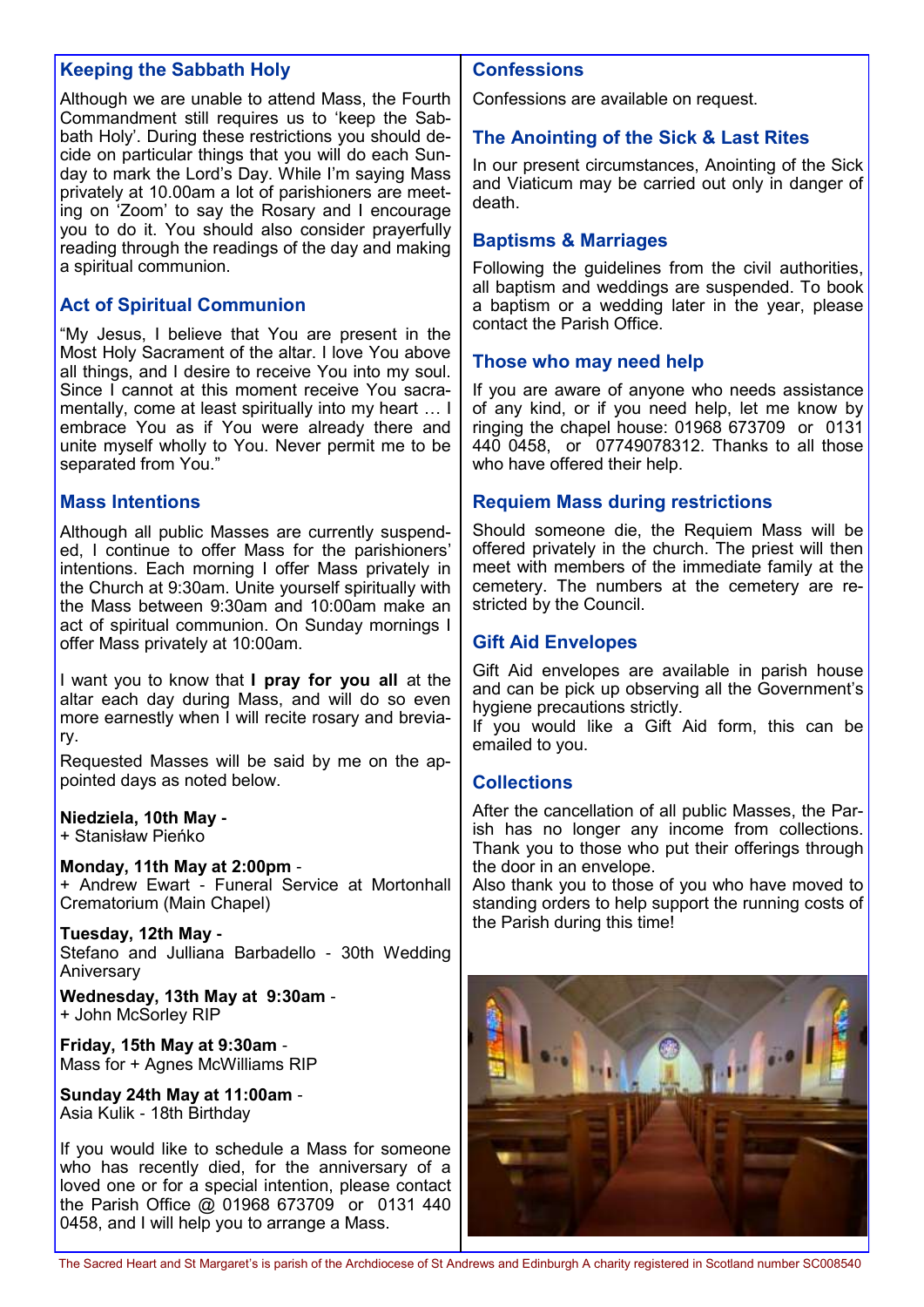

### **Parish finances and coronavirus**

We have been asked how people can continue to support their parish when we cannot put money in the plate at church.

If your income has been impacted by the crisis, please do not feel obliged to contribute at this time. If your income is secure and you wish to contribute, **the best option would be to set up a standing order.** Also you can put your offering through the door in an envelope.

If you have online banking you can set this up quickly using the parish sort code and account number (if your circumstances change this can be amended/cancelled). Alternatively you can donate using electronic banking.

The Parish account details for **Sacred Heart Church** are: Sort Code: **80-48-77 Account Number:** Account name: **Archdiocese of St Andrews & Edinburgh – Sacred Heart Penicuik**

(Please include your name as the payment reference).

The Parish account details for **St Margaret's Church** are: Sort Code: Account Number: **00643001** Account name: **Archdiocese of St Andrews & Edinburgh – St Margaret's Church**

(Please include your name as the payment reference).

**Standing order forms:**  If you would like a *Standing order form (SOF)*, this can be emailed to you.

My thanks to those who put collection envelopes through parish house door. God bless you.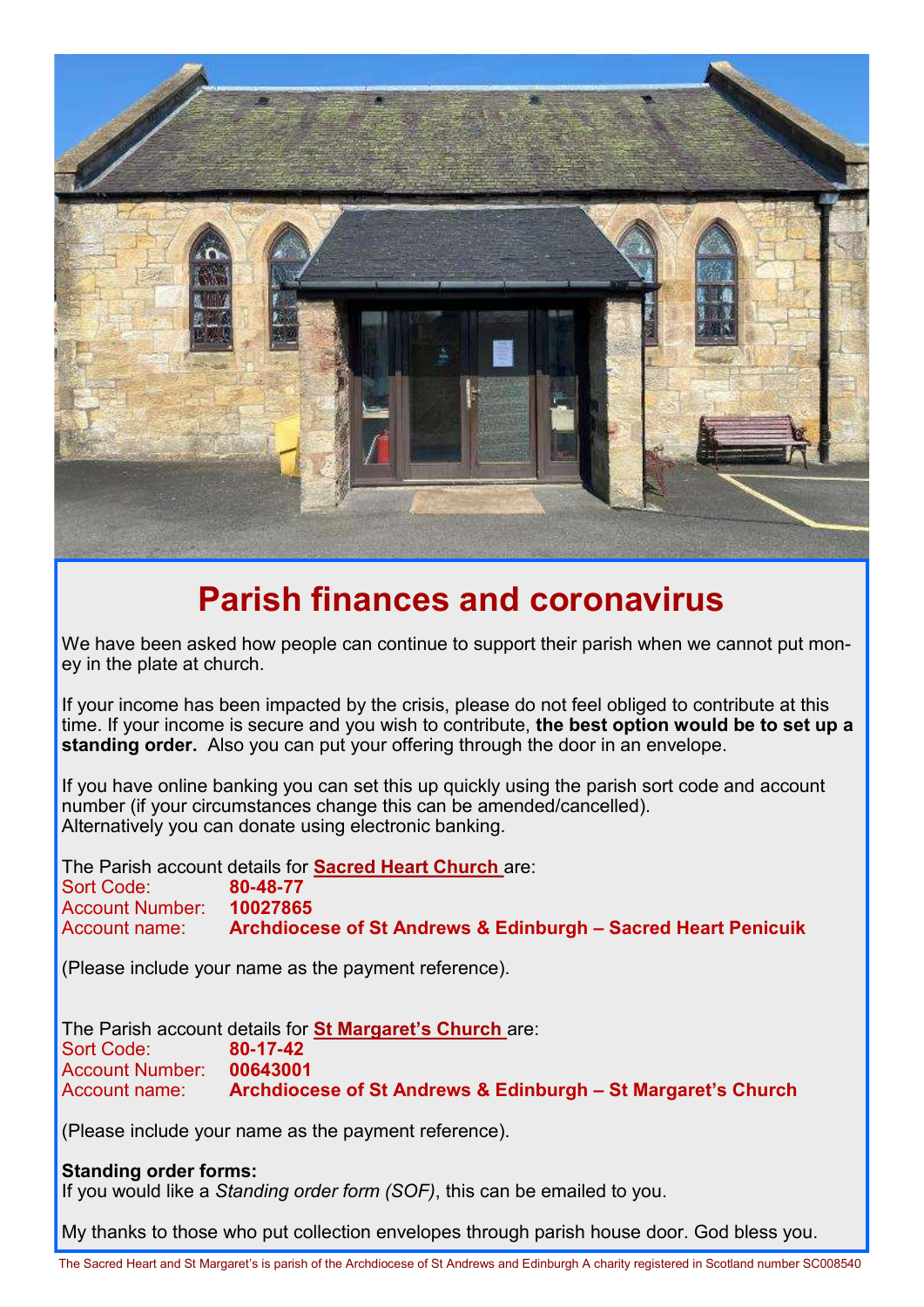## **Pope encourages faithful to pray Rosary at home**

**Pope Francis writes a letter to all the faithful, encouraging them to pray the Rosary, especially during the month of May.**

Pope Francis is encouraging the faithful to pray the Rosary during the month of May, "when the People of God express with particular intensity their love and devotion for the Blessed Virgin Mary".

In a **Letter for the Month of May**, published on the feast of St Mark the Evangelist (25 April), the Pope notes that it is a tradition to pray the Rosary at home with the family during this month. This year, he continues, "the restrictions of the pandemic have made us come to appreciate all the more this 'family' aspect, also from a spiritual point of view".

That is why he is proposing to everyone to "rediscover the beauty of praying the Rosary at home in the month of May", whether individually or



personally, "making the most both opportunities". Pope Francis says, "the key to doing this is always simplicity, and it is easy also on the internet to find good models of prayers to follow"

Pope Francis also proposes two new prayers to the Blessed Virgin Mary, which can be recited at the end of the Rosary. In his letter, he assures the faithful that he too will be reciting those prayers throughout the month of May, "in spiritual union with all of you".

The Pope says, "contemplating the face of Christ with the heart of Mary our Mother will make us even more united as a spiritual family and will help us overcome this time of trial".

## **Letter of His Holiness Pope Francis to the Faithful for the Month of May 2020**

Dear Brothers and Sisters,

 The month of May is approaching, a time when the People of God express with particular intensity their love and devotion for the Blessed Virgin Mary. It is traditional in this month to pray the Rosary at home within the family. The restrictions of the pandemic have made us come to appreciate all the more this "family" aspect, also from a spiritual point of view.

For this reason, I want to encourage everyone to rediscover the beauty of praying the Rosary at home in the month of May. This can be done either as a group or individually; you can decide according to your own situations, making the most of both opportunities. The key to doing this is always simplicity, and it is easy also on the internet to find good models of prayers to follow.

 I am also providing two prayers to Our Lady that you can recite at the end of the Rosary, and that I myself will pray in the month of May, in spiritual union with all of you. I include them with this letter so that they are available to everyone.

 Dear brothers and sisters, contemplating the face of Christ with the heart of Mary our Mother will make us even more united as a spiritual family and will help us overcome this time of trial. I keep all of you in my prayers, especially those suffering most greatly, and I ask you, please, to pray for me. I thank you, and with great affection I send you my blessing.

Rome, Saint John Lateran, 25 April 2020 Feast of Saint Mark the Evangelist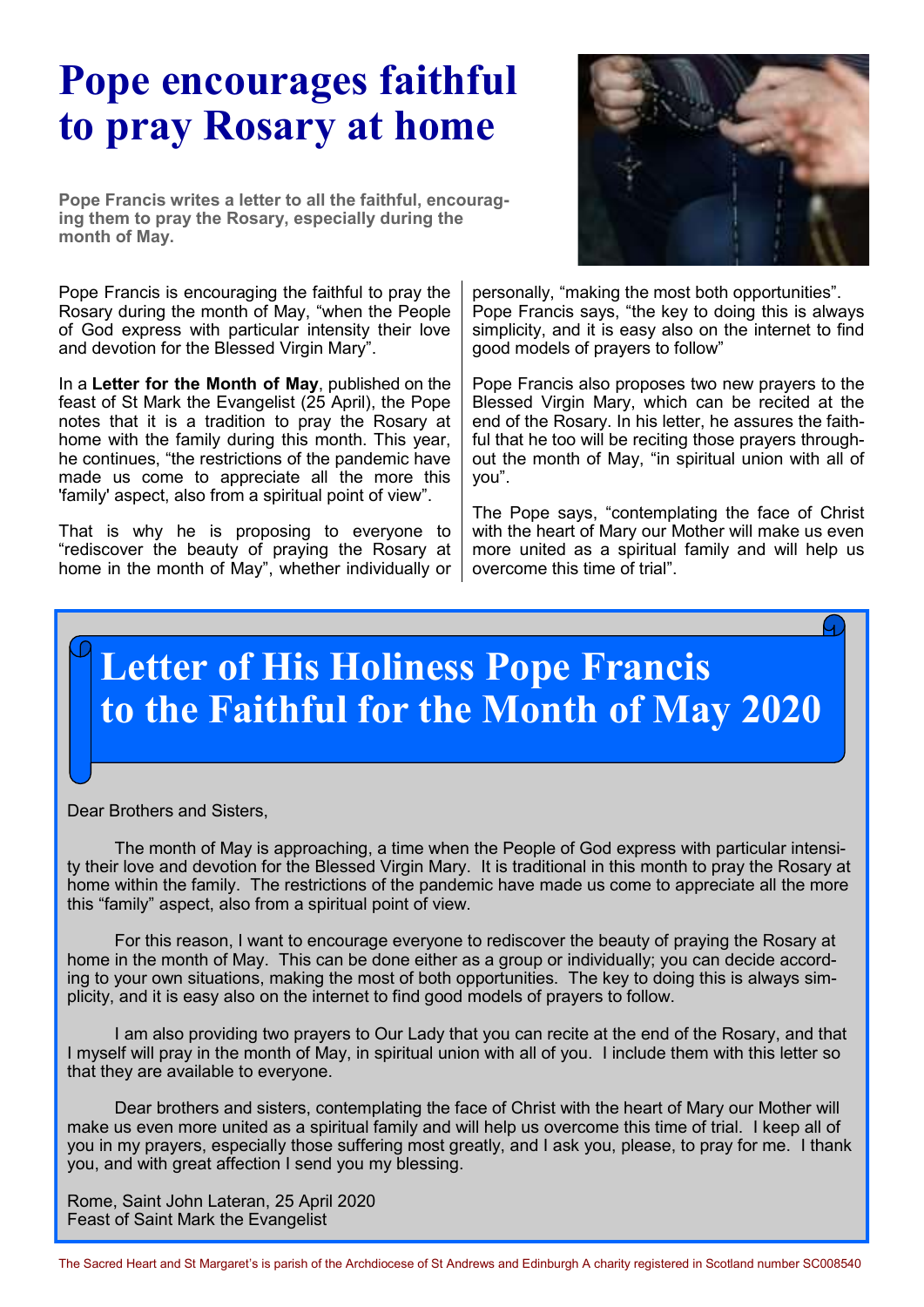# **FIRST PRAYER**

#### O Mary,

You shine continuously on our journey as a sign of salvation and hope. We entrust ourselves to you, Health of the Sick, who, at the foot of the cross, were united with Jesus' suffering, and persevered in your faith. "Protectress of the Roman people", you know our needs, and we know that you will provide, so that, as at Cana in Galilee, joy and celebration may return after this time of trial. Help us, Mother of Divine Love, to conform ourselves to the will of the Father and to do what Jesus tells us. For he took upon himself our suffering, and burdened himself with our sorrows to bring us, through the cross, to the joy of the Resurrection. Amen.

We fly to your protection, O Holy Mother of God; Do not despise our petitions in our necessities, but deliver us always from every danger, O Glorious and Blessed Virgin.